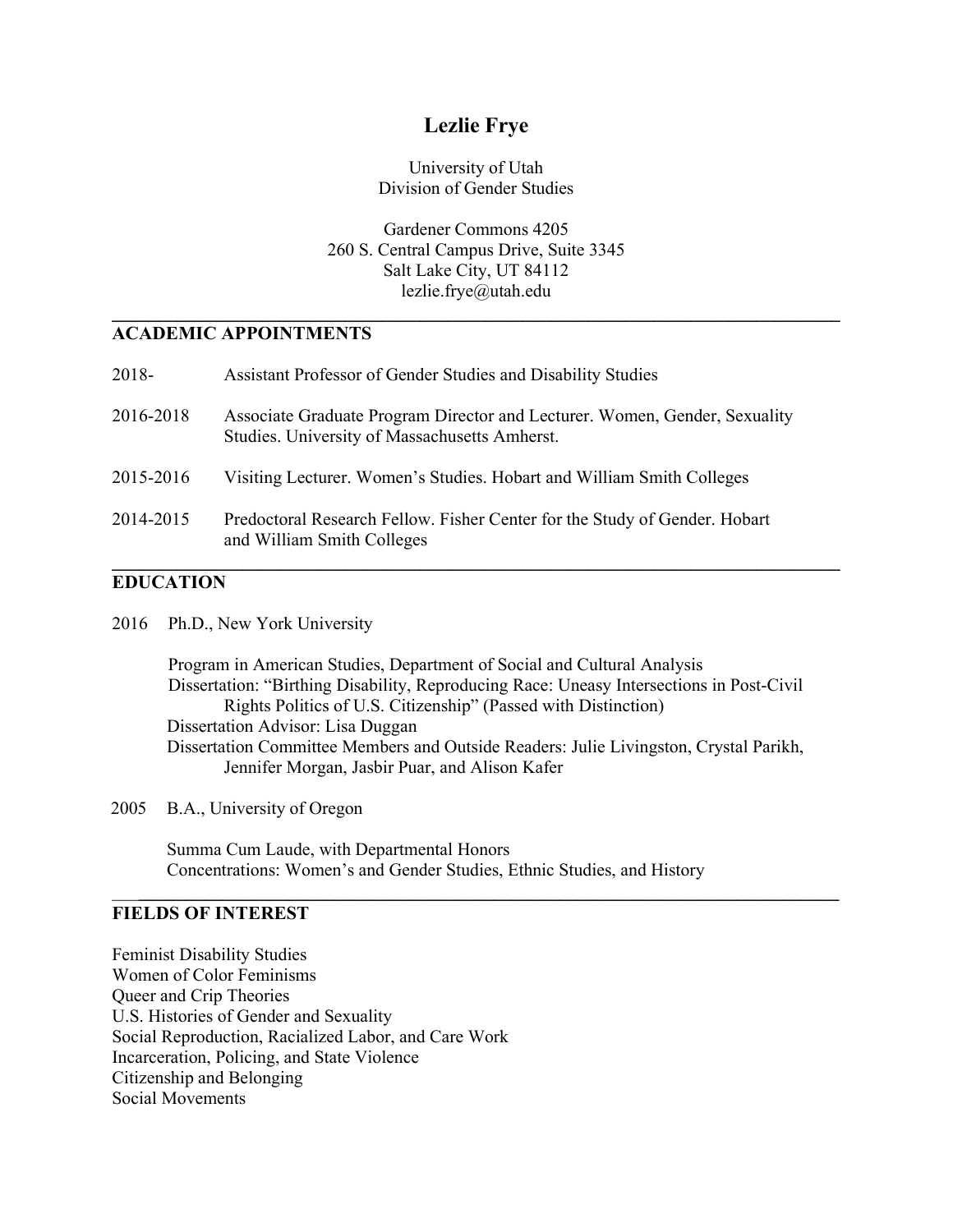# **PUBLICATIONS**

#### **Publications in Print**

2012 Lezlie Frye, "Fingered," in *Sex and Disability*, eds. Robert McRuer and Anna Mollow. Durham: Duke University Press, 2012.

#### **Publications Forthcoming**

Lezlie Frye, "Mapping the Discursive Legacies of Disability Studies Through US Disability Rights," in *Crip Genealogies*, eds. Mel Chen, Alison Kafer, Eunjung Kim, and Julie Minich. Durham: Duke University Press (Forthcoming).

**\_\_\_\_\_\_\_\_\_\_\_\_\_\_\_\_\_\_\_\_\_\_\_\_\_\_\_\_\_\_\_\_\_\_\_\_\_\_\_\_\_\_\_\_\_\_\_\_\_\_\_\_\_\_\_\_\_\_\_\_\_\_\_\_\_\_\_\_\_\_\_\_\_\_\_\_\_\_**

### **Manuscripts in Submission**

Lezlie Frye, "Cripping the Crack Baby Epidemic: A Feminist Genealogy" in *Feminist Formations*.

**\_\_\_\_\_\_\_\_\_\_\_\_\_\_\_\_\_\_\_\_\_\_\_\_\_\_\_\_\_\_\_\_\_\_\_\_\_\_\_\_\_\_\_\_\_\_\_\_\_\_\_\_\_\_\_\_\_\_\_\_\_\_\_\_\_\_\_\_\_\_\_\_\_\_\_\_\_\_**

### **Creative Nonfiction**

2014 Lezlie Frye, Park McArthur, and Alice Sheppard, "Disability and Disabled Theatre" in *dis magazine*: [http://dismagazine.com/disillusioned/59706/disability-and](http://dismagazine.com/disillusioned/59706/disability-and-)disabled-theater/. Web. 4 November 2014.

## **AWARDS AND FELLOWSHIPS**

#### **University of Utah**

| 2020 | <b>Faculty Fellows Award</b>                    |
|------|-------------------------------------------------|
| 2020 | Tanner Humanities Fellowship                    |
| 2020 | <b>Transform Professional Development Award</b> |

#### **National Awards**

2018 Contemplative Social Justice Scholars Grant

#### **University of Massachusetts**

| 2016-17 | Massachusetts Society of Professors Research Support Fund                  |
|---------|----------------------------------------------------------------------------|
| 2016-17 | Institute for Teaching Excellence and Faculty Development Mutual Mentoring |
| 2016-17 | Micro Grant                                                                |
| 2016-17 | Center for Teaching and Faculty Development Grant for Teaching and Faculty |
|         | Development                                                                |

#### **Hobart and William Smith Colleges**

| 2014-15 | Predoctoral Research Fellowship, Fisher Center for the Study of Gender |  |  |  |  |  |  |  |  |
|---------|------------------------------------------------------------------------|--|--|--|--|--|--|--|--|
|---------|------------------------------------------------------------------------|--|--|--|--|--|--|--|--|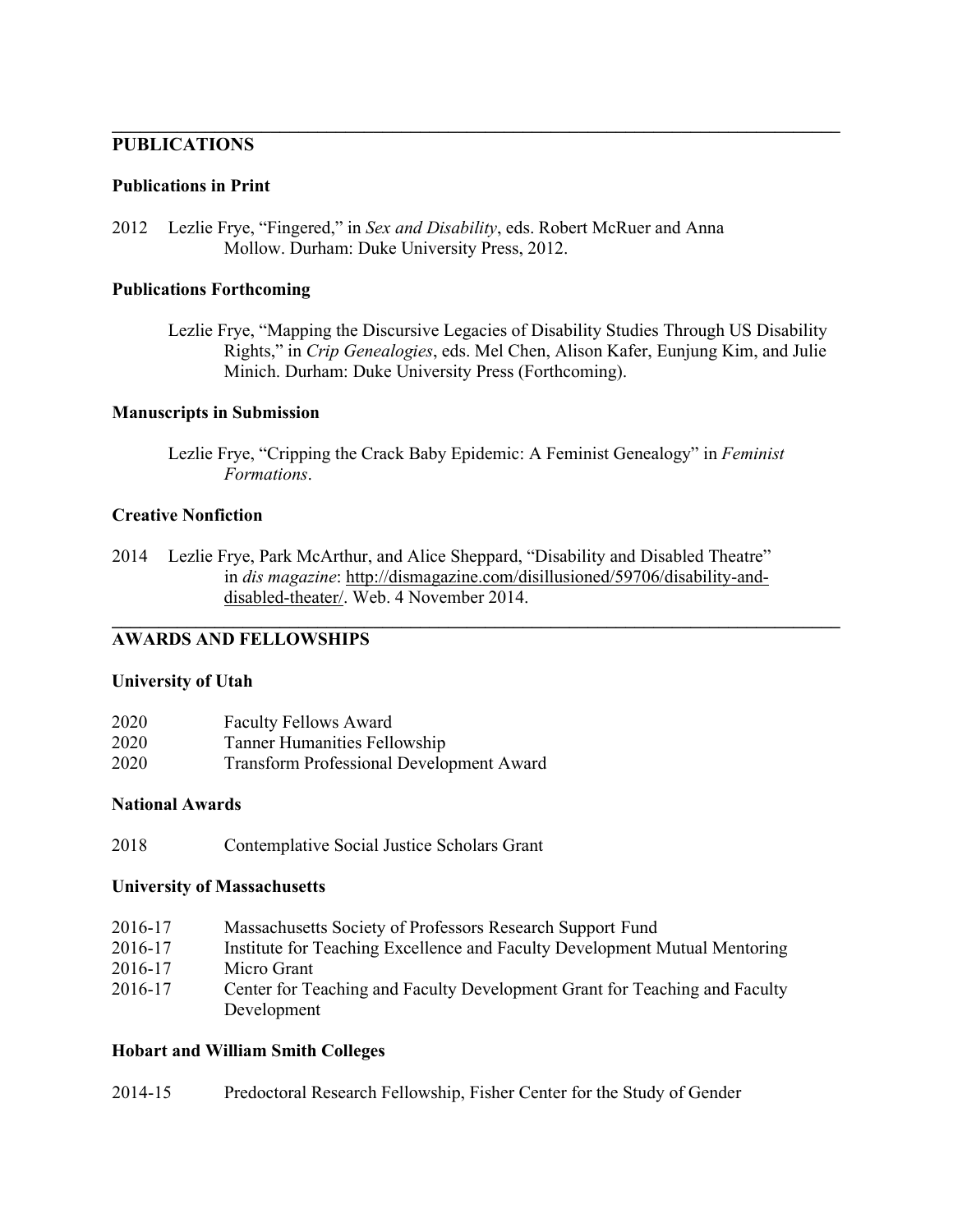# **New York University**

| 2012       | Louis Lerner Memorial Award in American Studies |
|------------|-------------------------------------------------|
| 2010       | Summer Research Grant                           |
| 2007, 2009 | Graduate Research and Travel Grant              |
| 2006       | Dean's Supplementary Fellowship Grant           |
| 2006-2013  | Dean's Fellowship                               |
| 2006-2013  | Henry M. MacCracken Fellowship                  |
|            |                                                 |

# **TEACHING**

# *Instructor of Record*

### **University of Utah**

| 2021       | <b>Black Feminist Thought</b>      |
|------------|------------------------------------|
| 2020; 2021 | Race, Disability, and Illness      |
| 2019-2020  | Gender and Social Change           |
| 2018-2020  | Introduction to Disability Studies |

## **University of Massachusetts, Amherst**

### *Graduate Courses*

| 2017      | Transnational Cartographies of Disability |
|-----------|-------------------------------------------|
| 2016-2018 | Final Research Project                    |

*Undergraduate Courses*

| 2017       | Policing, Protest, and Politics                        |
|------------|--------------------------------------------------------|
| 2016; 2017 | Gender and Difference: Critical Analyses               |
|            | 2016; 2017 Introduction to Feminist Disability Studies |

### **Hobart and William Smith Colleges**

| 2016       | <b>Black Feminisms</b>                                                 |
|------------|------------------------------------------------------------------------|
| 2015; 2016 | Gender, Race, and Incarceration                                        |
| 2014; 2015 | Disability and Sexuality in U.S. Culture                               |
| 2014       | Bodies of Knowledge: Queering the University in the Age of U.S. Empire |

#### **\_\_\_\_\_\_\_\_\_\_\_\_\_\_\_\_\_\_\_\_\_\_\_\_\_\_\_\_\_\_\_\_\_\_\_\_\_\_\_\_\_\_\_\_\_\_\_\_\_\_\_\_\_\_\_\_\_\_\_\_\_\_\_\_\_\_\_\_\_\_\_\_\_\_\_\_\_ INVITED TALKS**

- 2020 "Disability and Cultural Production: Reading Radical Art, Movement, and Performance," Wasatch Men's Facility, Draper Prison, Utah.
- 2020 "Building Institutional Capacity with Accountability to Communities," Society for Disability Studies.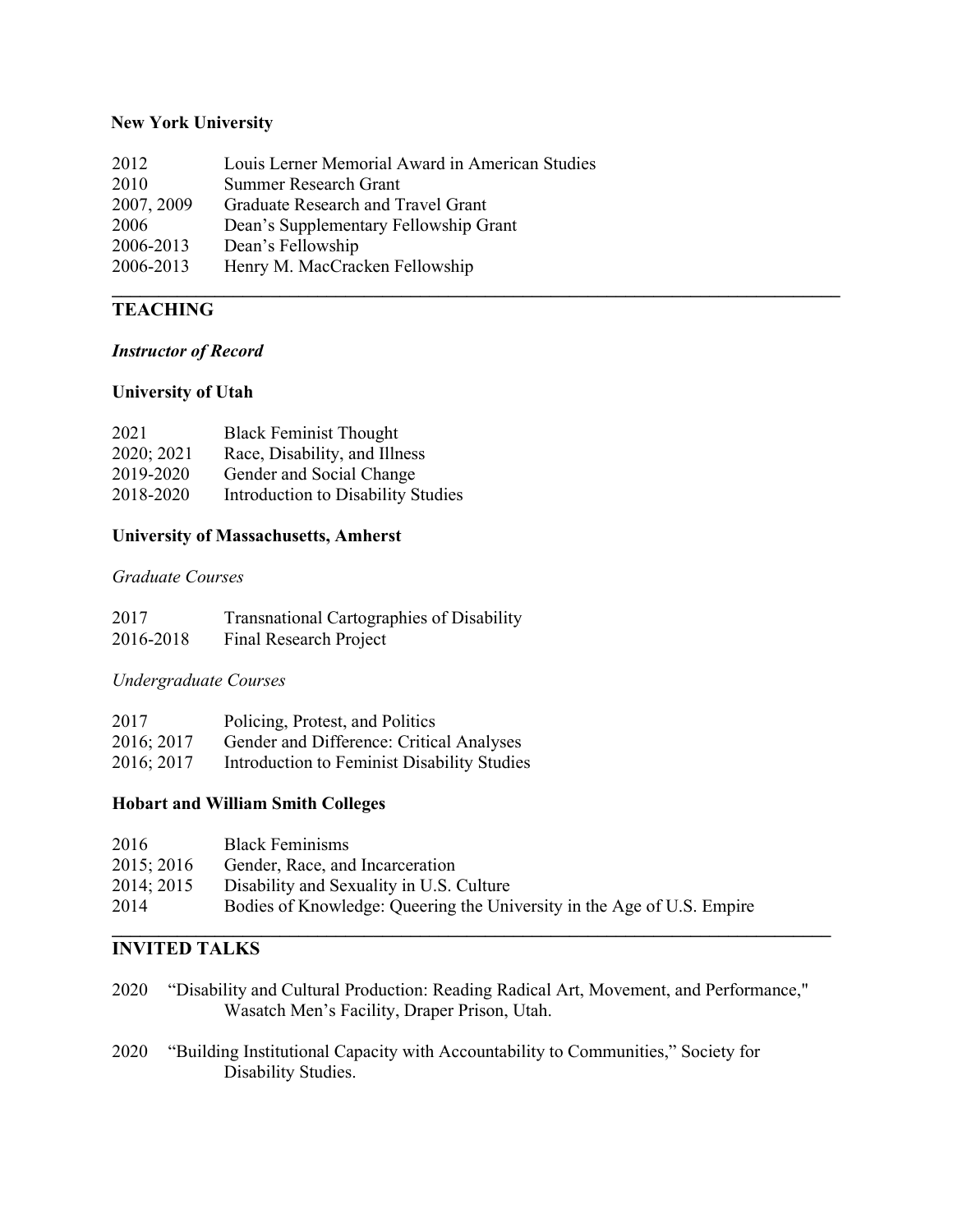- 2017 "Reading Audre Lorde: Alternative Genealogies of Disability Studies," University of Massachusetts, Amherst.
- 2016 "Disabled Media: Queer and Crip of Color Art and Cultural Production," University of Massachusetts, Amherst.
- 2015 "'Welfare Queens,' 'Crack Babies,' and Critical Intersections of Disability, Race, and Gender in U.S. Social and Economic Policies of the 1980 and '90s," University of Buffalo, SUNY, Buffalo, NY.
- 2014 "'Crack Babies' and the Making of Disability as Racial Damage," Hobart and William Smith Colleges, Geneva, NY.
- 2014 "Crip Cultural Productions: Disability Art, Compulsory Ablebodiedness, and Performing GIMP," Hobart and William Smith Colleges, Geneva, NY.
- 2014 "Ableism, Racism, and Cross-Community Alliance," NYU Center for Multicultural Education and Programs, New York University, New York, NY.
- 2014 "Power and Identity in Care/Work Relationships," Elder Care Dialogues with the National Domestic Workers Alliance, Hand in Hand: Domestic Employers Association, and Jews for Racial and Economic Justice, New York, NY.
- 2014 "Disability, Organizing, and Access," Grace Paley Organizing Fellowship, Jews for Racial and Economic Justice, New York, NY.
- 2014 "Everyday Ableism: Trauma and Resilience," Shepard Symposium on Social Justice, University of Wyoming, Laramie, Wyoming.
- 2014 "Active Alliance: Disability, Ableism, and Access," Princeton University, Princeton, New Jersey.
- 2014 Panelist for "Fixed: The Science/Fiction of Human Enhancement" with Regan Brashear, John Hockenberry, and Lawrence Carter-Long, Reelabilities: NY Disabilities Film Festival, New York: NY.
- 2014 "Building Capacity: Disability Justice and Domestic Worker Justice," Jews for Racial and Economic Justice, Brooklyn, NY.
- 2013 "Queering Disability: From Tolerance and Accommodation to a Radical Politics of Justice," New York University LGBTQ Center, New York, NY.
- 2013 "Disabled Theatre," Conversation with Bill Shannon at New York Live Arts, New York, NY.
- 2013 "Disability, Ableism, and Access in Social Movements," Caring Across Generations National Campaign Meeting, Washington, DC.
- 2013 "Ableism and Solidarity in Care Work," National Domestic Workers Alliance, Washington, DC.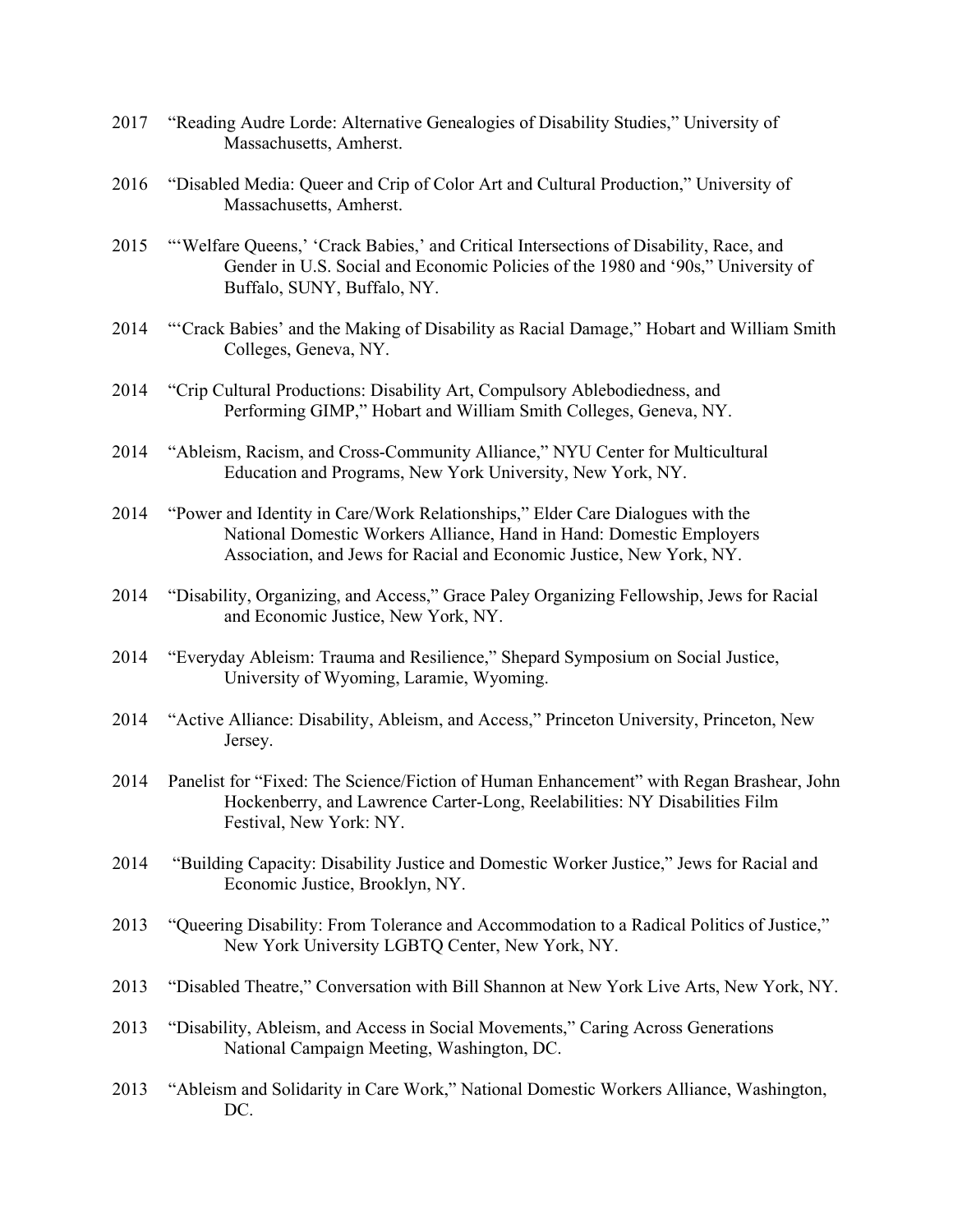- 2012 "Queerness, Disability, and Collective Access," New York University, LGBTQ Center, New York, NY.
- 2012 "Incorporating Disability into Health Justice," Thirdroot Community Health Center, Brooklyn, NY.
- 2011 "Ashley Xed: Private Matters, Public Life," Oberlin College, Oberlin, Ohio.
- 2011 "Queer Liberation, Disability Justice," Audre Lorde's Trans Justice Project, New York, NY.
- 2011 "Queerness and Disability at QUNY," City University of New York. New York, NY.
- 2010 "Cripping the Media," The New School, New York: NY.
- 2007 Keynote, "It's Not anOTHER Thing: Transformative Dialogues about Race and Disability in Higher Education," Association for Higher Education and Disability Conference.

\_\_\_\_\_\_\_\_\_\_\_\_\_\_\_\_\_\_\_\_\_\_\_\_\_\_\_\_\_\_\_\_\_\_\_\_\_\_\_\_\_\_\_\_\_\_\_\_\_\_\_\_\_\_\_\_\_\_\_\_\_\_\_\_\_\_\_\_\_\_\_**\_\_\_\_\_\_\_\_\_\_**

### **CONFERENCE PAPERS AND PRESENTATIONS**

- 2020 Panelist, "Artists Elevated: Discussing Equity and Creativity in the Mountain West," Utah Presents.
- 2020 "Disability Pedagogy, Collective Access, and Universal Design," Communications Department, University of Utah.
- 2019 Panelist, "Disability Research on Campus," University of Utah.
- 2019 "Feminist Disability Pedagogy," Gender Studies Division, University of Utah.
- 2018 Panelist, "Against Work: Disability, Labor, and the Crisis of Human Worth," American Studies Association.
- 2018 Panelist, "Other Ways of Knowing: Toward a Decolonization of Contemplative Education," Center for the Contemplative Mind in Society Conference.
- 2018 "From U.S Disability Rights Historiography to Crip Pasts: On Truth's Excess," Composing Disability Conference, George Washington University.
- 2017 "Disability and State Violence: Revisiting the "Crack Baby Epidemic as Crip Past," National Women's Studies Association.
- 2017 Moderator, "Excess and Impropriety: Reconfiguring Latinx Gender through Performances of 'Too Much,'" National Women's Studies Association.
- 2017 "Power, Politics and Push-back in Feminist Classrooms," with Kiran Asher, American Studies Association.
- 2017 "Creating Supportive Cultures in the Academy for Disabled Faculty," with Miliann Kang, College of Humanities Heads and Chairs Meeting, University of Massachusetts.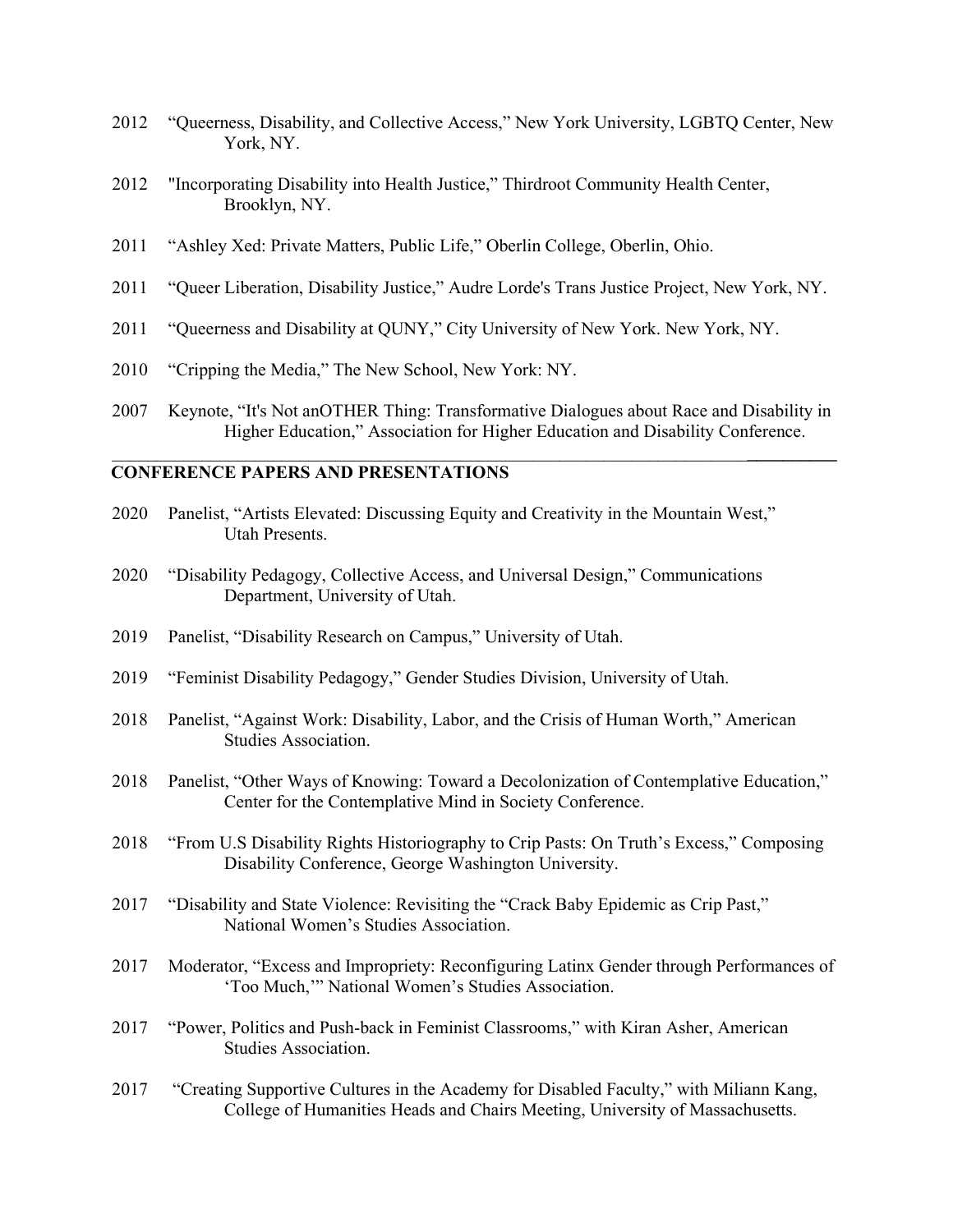- 2017 "Feminist Pedagogy Meets Contemplative Pedagogy," Contemplative Pedagogy Working Group, University of Massachusetts.
- 2017 "Feminist Pedagogy in Difficult National Moments: A Dialogue for Faculty and Graduate Teaching Assistants," with Miliann Kang and Whitney Battle-Baptiste, W.E.B. Dubois Center and Women, Gender, Sexuality Studies, University of Massachusetts.
- 2015 "'Crack Babies,' Precarious Childhood, and the Making of Disability as Racial Damage," National Women's Studies Association.
- 2015 "Disability, Domestic Work, and White Settler Colonialism as Home-care 'Stranger Danger,'" Critical Ethnic Studies Conference.
- 2015 "Getting it [White]: Revisiting the 25<sup>th</sup> Anniversary Celebration of the ADA in the Wake of Ferguson," Society for Disability Studies.
- 2015 "Crip Embodiment and Meditation," Society for Disability Studies.
- 2014 "Care is Where the Work Is: Tensions and Intersections in Disability and Domestic Workers' Rights," Society for Disability Studies Conference.
- 2014 "Practicing Sustainability: Crip Movement and Meditation," Society for Disability Studies Conference.
- 2013 "Self-Care: Not Dead Yet, or, Conversations about Community Care," Society for Disability Studies Conference.
- 2010 GIMP: Interdisciplinary Performances, New York, Boston, New Jersey, Vermont, and New Mexico.
- 2008 Cripping or Crippling Academia?" "Embodiment and the University" Conference, New York University.

**\_\_\_\_\_\_\_\_\_\_\_\_\_\_\_\_\_\_\_\_\_\_\_\_\_\_\_\_\_\_\_\_\_\_\_\_\_\_\_\_\_\_\_\_\_\_\_\_\_\_\_\_\_\_\_\_\_\_\_\_\_\_\_\_\_\_\_\_\_\_\_\_\_\_\_\_\_\_**

- 2008 "Re-fusing the Refuse of Disability: Crip Aesthetics and Zine Culture of the Pacific Northwest," Society for Disability Studies Conference.
- 2007 "Feeling [White], and Queer and Crippled," Society for Disability Studies Conference.

#### **CONFERENCES ORGANIZED**

- 2018 Graduate Women's and Gender Studies Graduate Certificate Research Conference, University of Massachusetts, Amherst
- 2017 Co-organizer, "Transformative Feminisms: Interventions & Inner Visions," University of Massachusetts, Amherst
- 2008 Co-organizer, "Embodiment and the University," New York University
- 2007 Co-organizer, "Immigrant Justice Now," New York University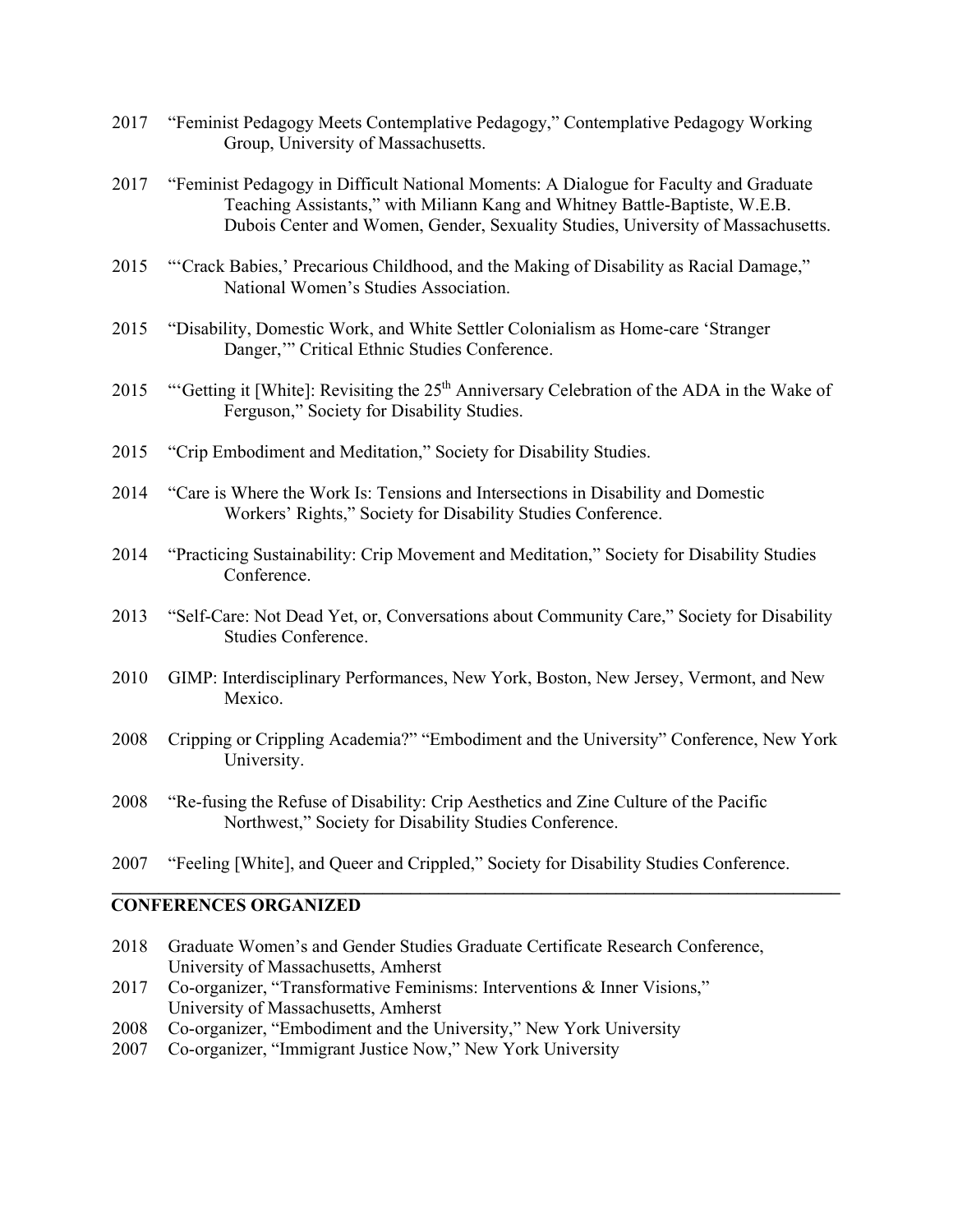### **\_\_\_\_\_\_\_\_\_\_\_\_\_\_\_\_\_\_\_\_\_\_\_\_\_\_\_\_\_\_\_\_\_\_\_\_\_\_\_\_\_\_\_\_\_\_\_\_\_\_\_\_\_\_\_\_\_\_\_\_\_\_\_\_\_\_\_\_\_\_\_\_\_\_\_\_\_\_ SERVICE**

## *University of Utah*

| 2018-     | Disability Studies Reading Group Organizer    |
|-----------|-----------------------------------------------|
| 2018-     | Disability Studies Working Group Member       |
| 2018-     | Liaison to the Director of Disability Studies |
| 2018-2020 | <b>Faculty and Staff Disability Committee</b> |

# *University of Massachusetts, Amherst*

| 2016-2018 | PhD Program Development Committee, Women, Gender, Sexuality Studies        |
|-----------|----------------------------------------------------------------------------|
| 2016-2018 | Advanced Certificate in Feminist Studies Admissions Committee Member,      |
|           | Women, Gender, Sexuality Studies                                           |
| 2016-2018 | Executive Committee Member, Women, Gender, Sexuality Studies               |
| 2016-2018 | Graduate Program Committee Member, Women, Gender, Sexuality Studies        |
| 2016-2018 | Graduate Student Hiring Committee Member, Women, Gender, Sexuality Studies |
| 2016-2018 | Contemplative Pedagogy Working Group                                       |

# *Regional*

| 2016-2018 |  |  | Steering Committee Member, Five Colleges Women's Studies Research Center |  |
|-----------|--|--|--------------------------------------------------------------------------|--|
|-----------|--|--|--------------------------------------------------------------------------|--|

# *Hobart and William Smith Colleges*

| 2014-1015 | Steering Committee Member, Fisher Center for the Study of Gender |  |  |
|-----------|------------------------------------------------------------------|--|--|
|           |                                                                  |  |  |

# *Service to the Profession*

| 2014 | Book Manuscript Review for Ai-jen Poo, The Age of Dignity: Preparing for the |
|------|------------------------------------------------------------------------------|
|      | <i>Elder Boom in a Changing America.</i> New York, NY: The New Press, 2015.  |

### *Non-Academic Service*

| 2015-2018 | Founding Member and Teacher Trainer, Bending Towards Justice            |
|-----------|-------------------------------------------------------------------------|
| 2011-2015 | Steering Committee Member of the New York Care Council, Caring          |
|           | <b>Across Generations</b>                                               |
| 2011-2015 | Advisor to the Board, Member, and Trainer, Hand in Hand: The Domestic   |
|           | <b>Employers Association</b>                                            |
| 2011-2015 | Member and Trainer, Jews for Racial and Economic Justice                |
| 2013-2015 | Founding Member, Third Root Education Exchange                          |
| 2007-2010 | Company Member of GIMP, Interdisciplinary Dance and Educational Project |
| 2007-2009 | Core Member and Performer, SINS Invalid                                 |
|           |                                                                         |